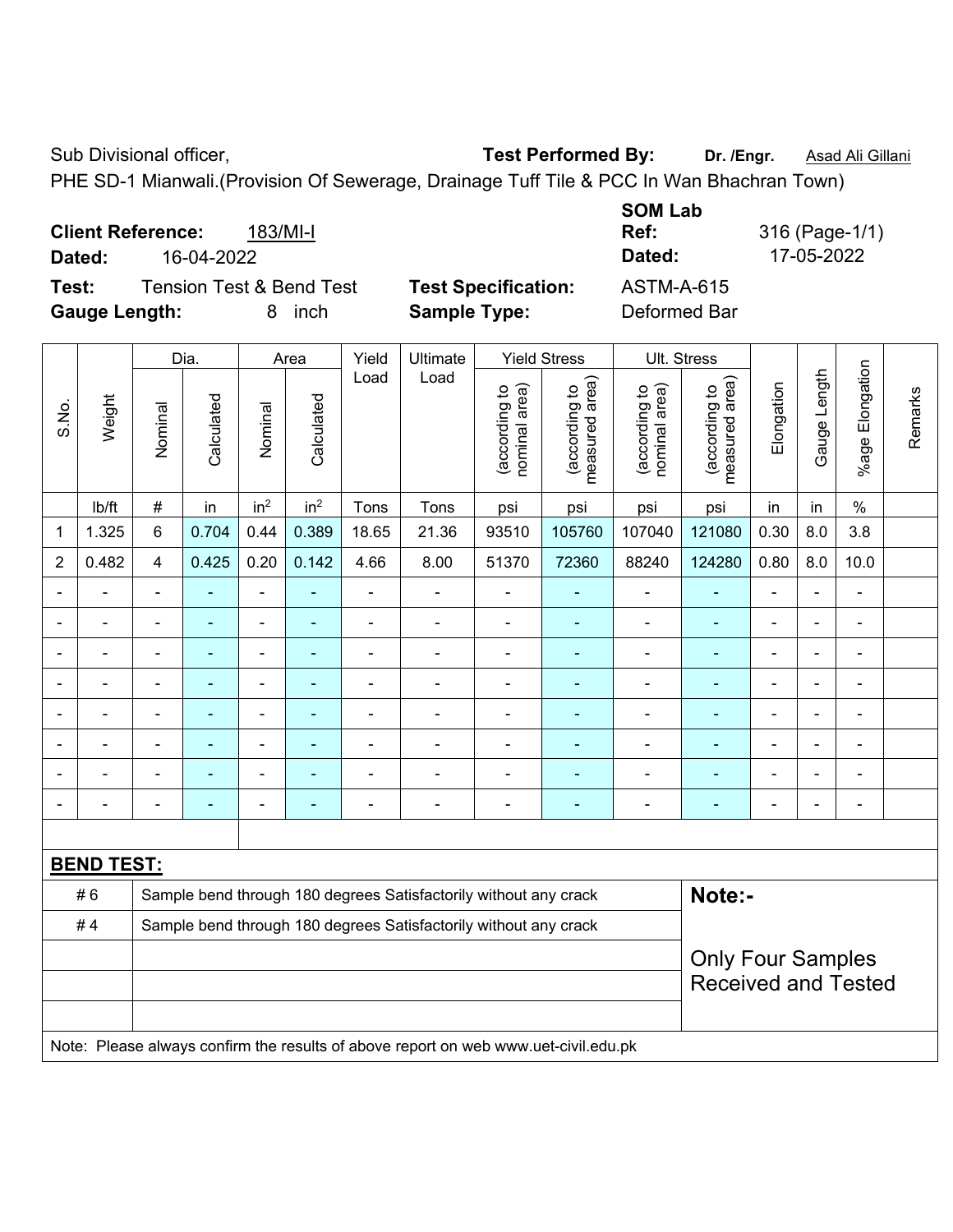BSD Shahkot .(Estb Of Trauma Center In THQ Hospital Shahkot Distt Nankana Sahib)

|        | <b>Client Reference:</b> | 2754/SDO/BSD/SKT                    |               |
|--------|--------------------------|-------------------------------------|---------------|
| Dated: | 06-05-2022               |                                     |               |
| Test:  |                          | <b>Tension Test &amp; Bend Test</b> | <b>Test S</b> |

**Tecification:** ASTM-A-615

**SOM Lab Dated:** 06-05-2022 **Dated:** 17-05-2022

**Ref:** 317 (Page-1/1)

**Gauge Length:** 8 inch **Sample Type:** Deformed Bar

|                |                                                                                     |                           | Dia.                   |                 | Area                                                                                                            | Yield          | Ultimate                 |                                | <b>Yield Stress</b>                | Ult. Stress                    |                                 |                |                |                         |         |
|----------------|-------------------------------------------------------------------------------------|---------------------------|------------------------|-----------------|-----------------------------------------------------------------------------------------------------------------|----------------|--------------------------|--------------------------------|------------------------------------|--------------------------------|---------------------------------|----------------|----------------|-------------------------|---------|
| S.No.          | Weight                                                                              | Nominal                   | Calculated             | Nominal         | Calculated                                                                                                      | Load           | Load                     | (according to<br>nominal area) | area)<br>(according to<br>measured | nominal area)<br>(according to | measured area)<br>(according to | Elongation     | Gauge Length   | Elongation<br>$%$ age I | Remarks |
|                | lb/ft                                                                               | $\#$                      | in                     | in <sup>2</sup> | in <sup>2</sup>                                                                                                 | Tons           | Tons                     | psi                            | psi                                | psi                            | psi                             | in             | in             | $\%$                    |         |
| 1              | 2.635                                                                               | 8                         | 0.993                  | 0.79            | 0.774                                                                                                           | 30.38          | 38.48                    | 84810                          | 86560                              | 107430                         | 109650                          | 1.00           | 8.0            | 12.5                    |         |
| $\overline{2}$ | 1.566                                                                               | 6                         | 0.765                  | 0.44            | 0.460                                                                                                           | 16.46          | 20.34                    | 82520                          | 78930                              | 101940                         | 97500                           | 1.20           | 8.0            | 15.0                    |         |
| 3              | 0.665                                                                               | 4                         | 0.498                  | 0.20            | 0.195                                                                                                           | 6.22           | 9.38                     | 68570                          | 70330                              | 103420                         | 106070                          | 1.40           | 8.0            | 17.5                    |         |
| $\blacksquare$ |                                                                                     | $\blacksquare$            | ä,                     | $\blacksquare$  | $\blacksquare$                                                                                                  | ä,             | $\frac{1}{2}$            | $\blacksquare$                 | $\overline{\phantom{a}}$           | $\blacksquare$                 | $\blacksquare$                  | ä,             | ä,             | L,                      |         |
|                |                                                                                     | $\overline{\phantom{a}}$  |                        | $\overline{a}$  |                                                                                                                 |                | $\blacksquare$           |                                |                                    | ä,                             | $\blacksquare$                  |                |                | $\blacksquare$          |         |
|                |                                                                                     |                           |                        | $\blacksquare$  |                                                                                                                 |                | $\blacksquare$           |                                |                                    | $\overline{\phantom{a}}$       |                                 | $\blacksquare$ | $\blacksquare$ | $\blacksquare$          |         |
| $\blacksquare$ |                                                                                     | $\blacksquare$            | $\blacksquare$         | $\blacksquare$  | $\blacksquare$<br>$\blacksquare$<br>÷<br>۰<br>$\blacksquare$<br>$\blacksquare$<br>٠<br>$\overline{\phantom{0}}$ |                |                          |                                |                                    |                                |                                 |                | $\blacksquare$ |                         |         |
| $\blacksquare$ |                                                                                     | $\blacksquare$            | ä,                     | ÷,              | $\blacksquare$                                                                                                  | $\blacksquare$ | $\blacksquare$           | ä,                             | $\blacksquare$                     | $\blacksquare$                 | $\blacksquare$                  | $\blacksquare$ | $\blacksquare$ | $\blacksquare$          |         |
| $\blacksquare$ |                                                                                     | ä,                        | $\blacksquare$         | $\blacksquare$  | $\blacksquare$                                                                                                  | Ē,             | $\blacksquare$           | ä,                             | $\blacksquare$                     | $\blacksquare$                 | ۰                               | $\blacksquare$ | $\blacksquare$ | ä,                      |         |
| ä,             |                                                                                     | $\blacksquare$            | $\blacksquare$         | $\blacksquare$  | ×,                                                                                                              | $\blacksquare$ | $\overline{\phantom{a}}$ | $\blacksquare$                 | $\blacksquare$                     | $\blacksquare$                 | ÷,                              | $\blacksquare$ | $\blacksquare$ | $\blacksquare$          |         |
|                |                                                                                     |                           |                        |                 |                                                                                                                 |                |                          |                                |                                    |                                |                                 |                |                |                         |         |
|                | <b>BEND TEST:</b>                                                                   |                           |                        |                 |                                                                                                                 |                |                          |                                |                                    |                                |                                 |                |                |                         |         |
|                | $\mathbf{u}$                                                                        |                           | No Bend test performed |                 |                                                                                                                 |                |                          |                                |                                    |                                | Note:-                          |                |                |                         |         |
|                |                                                                                     |                           |                        |                 |                                                                                                                 |                |                          |                                |                                    |                                |                                 |                |                |                         |         |
|                |                                                                                     | <b>Only Three Samples</b> |                        |                 |                                                                                                                 |                |                          |                                |                                    |                                |                                 |                |                |                         |         |
|                |                                                                                     |                           |                        |                 |                                                                                                                 |                |                          |                                |                                    |                                | <b>Received and Tested</b>      |                |                |                         |         |
|                |                                                                                     |                           |                        |                 |                                                                                                                 |                |                          |                                |                                    |                                |                                 |                |                |                         |         |
|                | Note: Please always confirm the results of above report on web www.uet-civil.edu.pk |                           |                        |                 |                                                                                                                 |                |                          |                                |                                    |                                |                                 |                |                |                         |         |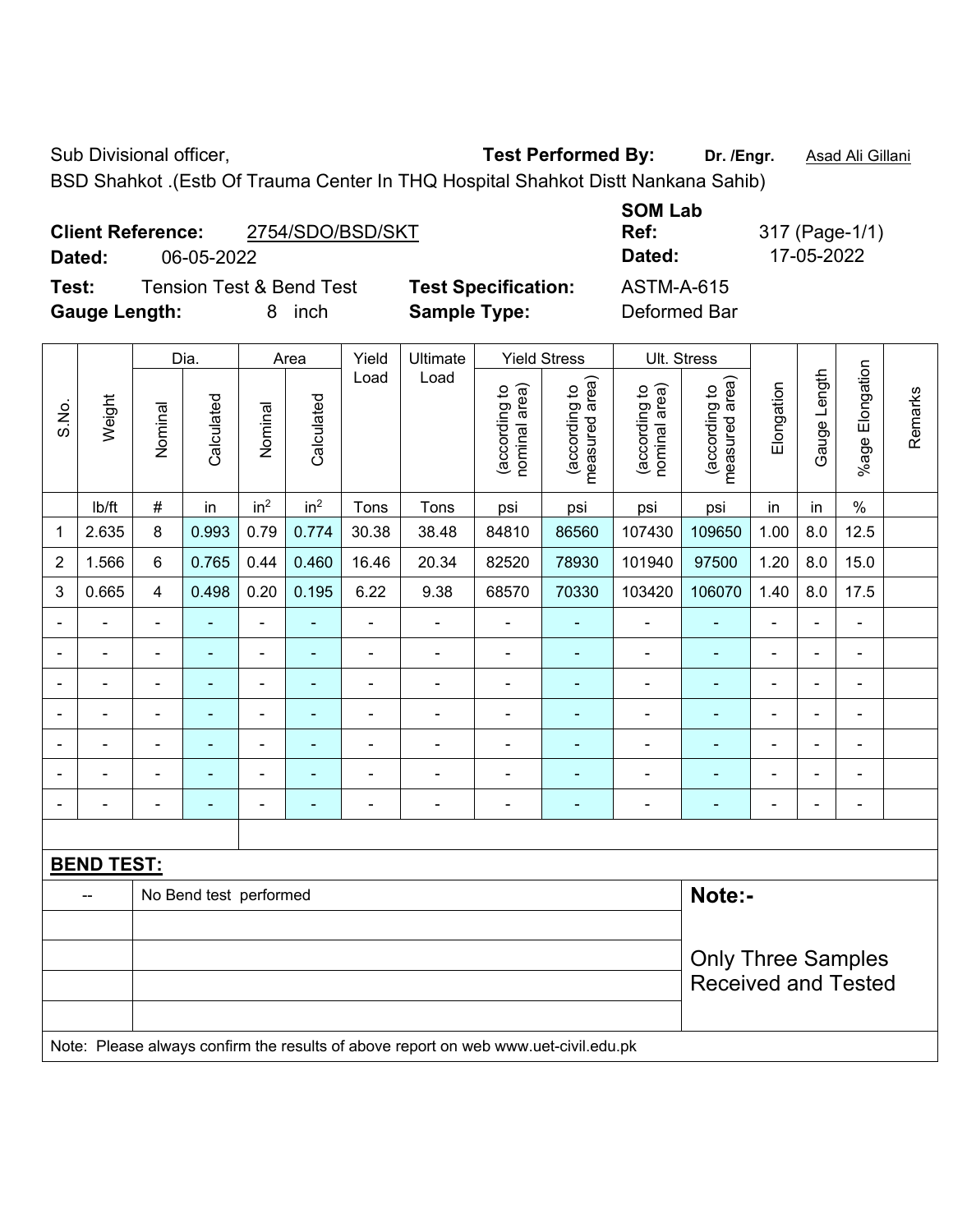Site Officer PESSI Sargodha.(Const Of Social Security Hospital At Sargodha)

| <b>Client Reference:</b> |            | SS.WW-SGD /1060                     |                            | UVIII LUM<br>Ref: |
|--------------------------|------------|-------------------------------------|----------------------------|-------------------|
| Dated:                   | 11-05-2022 |                                     |                            | Dated:            |
| Test:                    |            | <b>Tension Test &amp; Bend Test</b> | <b>Test Specification:</b> | <b>ASTM-A-615</b> |
| <b>Gauge Length:</b>     |            | inch<br>8                           | <b>Sample Type:</b>        | Deformed Bar      |

|                              |                   |                         | Dia.                   |                              | Area                     | Yield          | Ultimate                                                                            |                                | <b>Yield Stress</b>             | Ult. Stress                    |                                 |                              |                          |                 |         |
|------------------------------|-------------------|-------------------------|------------------------|------------------------------|--------------------------|----------------|-------------------------------------------------------------------------------------|--------------------------------|---------------------------------|--------------------------------|---------------------------------|------------------------------|--------------------------|-----------------|---------|
| S.No.                        | Weight            | Nominal                 | Calculated             | Nominal                      | Calculated               | Load           | Load                                                                                | (according to<br>nominal area) | (according to<br>measured area) | (according to<br>nominal area) | measured area)<br>(according to | Elongation                   | Gauge Length             | %age Elongation | Remarks |
|                              | Ib/ft             | $\#$                    | in                     | in <sup>2</sup>              | in <sup>2</sup>          | Tons           | Tons                                                                                | psi                            | psi                             | psi                            | psi                             | in                           | in                       | $\%$            |         |
| $\mathbf 1$                  | 1.466             | $\,6$                   | 0.741                  | 0.44                         | 0.431                    | 12.05          | 18.27                                                                               | 60400                          | 61660                           | 91560                          | 93480                           | 1.40                         | 8.0                      | 17.5            |         |
| $\overline{2}$               | 0.660             | $\overline{4}$          | 0.497                  | 0.20                         | 0.194                    | 5.66           | 8.02                                                                                | 62390                          | 64320                           | 88470                          | 91200                           | 1.30                         | 8.0                      | 16.3            |         |
|                              |                   | $\blacksquare$          |                        | $\blacksquare$               |                          | ÷              |                                                                                     |                                |                                 | ÷                              |                                 | $\blacksquare$               |                          | L,              |         |
| $\blacksquare$               |                   | $\overline{a}$          | ä,                     | $\qquad \qquad \blacksquare$ | $\overline{\phantom{0}}$ | $\blacksquare$ | $\overline{\phantom{a}}$                                                            | $\overline{\phantom{a}}$       | $\overline{\phantom{a}}$        | ÷                              | $\blacksquare$                  | $\qquad \qquad \blacksquare$ | $\overline{\phantom{0}}$ |                 |         |
| $\qquad \qquad \blacksquare$ |                   | ä,                      | ÷,                     | $\overline{\phantom{a}}$     | $\blacksquare$           | $\overline{a}$ | $\blacksquare$                                                                      | $\blacksquare$                 | $\blacksquare$                  | ä,                             | $\blacksquare$                  | $\blacksquare$               | $\blacksquare$           | $\blacksquare$  |         |
| $\blacksquare$               |                   | $\blacksquare$          | ÷                      | $\qquad \qquad \blacksquare$ | ٠                        | ä,             | ÷.                                                                                  | $\blacksquare$                 | $\blacksquare$                  | ÷,                             | $\blacksquare$                  | $\blacksquare$               | $\blacksquare$           | $\blacksquare$  |         |
| $\blacksquare$               |                   | $\blacksquare$          | ä,                     | $\blacksquare$               | $\overline{\phantom{0}}$ | ä,             | ÷.                                                                                  | $\blacksquare$                 | $\blacksquare$                  | ÷,                             | $\blacksquare$                  | $\blacksquare$               |                          | $\blacksquare$  |         |
|                              |                   | $\blacksquare$          | ÷                      | $\blacksquare$               |                          | ÷              |                                                                                     |                                |                                 | ÷                              |                                 |                              |                          | ä,              |         |
|                              |                   |                         |                        | $\blacksquare$               |                          |                |                                                                                     |                                |                                 |                                |                                 |                              |                          |                 |         |
| $\blacksquare$               |                   | $\overline{a}$          | ۰                      | ۰                            | $\overline{\phantom{0}}$ | $\blacksquare$ | $\overline{\phantom{a}}$                                                            | $\blacksquare$                 | $\overline{\phantom{a}}$        | ÷                              | -                               | $\overline{a}$               | $\overline{a}$           | $\blacksquare$  |         |
|                              |                   |                         |                        |                              |                          |                |                                                                                     |                                |                                 |                                |                                 |                              |                          |                 |         |
|                              | <b>BEND TEST:</b> |                         |                        |                              |                          |                |                                                                                     |                                |                                 |                                |                                 |                              |                          |                 |         |
|                              | $\overline{a}$    |                         | No Bend test performed |                              |                          |                |                                                                                     |                                |                                 |                                | Note:-                          |                              |                          |                 |         |
|                              |                   |                         |                        |                              |                          |                |                                                                                     |                                |                                 |                                |                                 |                              |                          |                 |         |
|                              |                   | <b>Only Two Samples</b> |                        |                              |                          |                |                                                                                     |                                |                                 |                                |                                 |                              |                          |                 |         |
|                              |                   |                         |                        |                              |                          |                |                                                                                     |                                |                                 |                                | <b>Received and Tested</b>      |                              |                          |                 |         |
|                              |                   |                         |                        |                              |                          |                |                                                                                     |                                |                                 |                                |                                 |                              |                          |                 |         |
|                              |                   |                         |                        |                              |                          |                | Note: Please always confirm the results of above report on web www.uet-civil.edu.pk |                                |                                 |                                |                                 |                              |                          |                 |         |

**SOM Lab Ref:** 318 (Page-1/1) **Dated:** 11-05-2022 **Dated:** 17-05-2022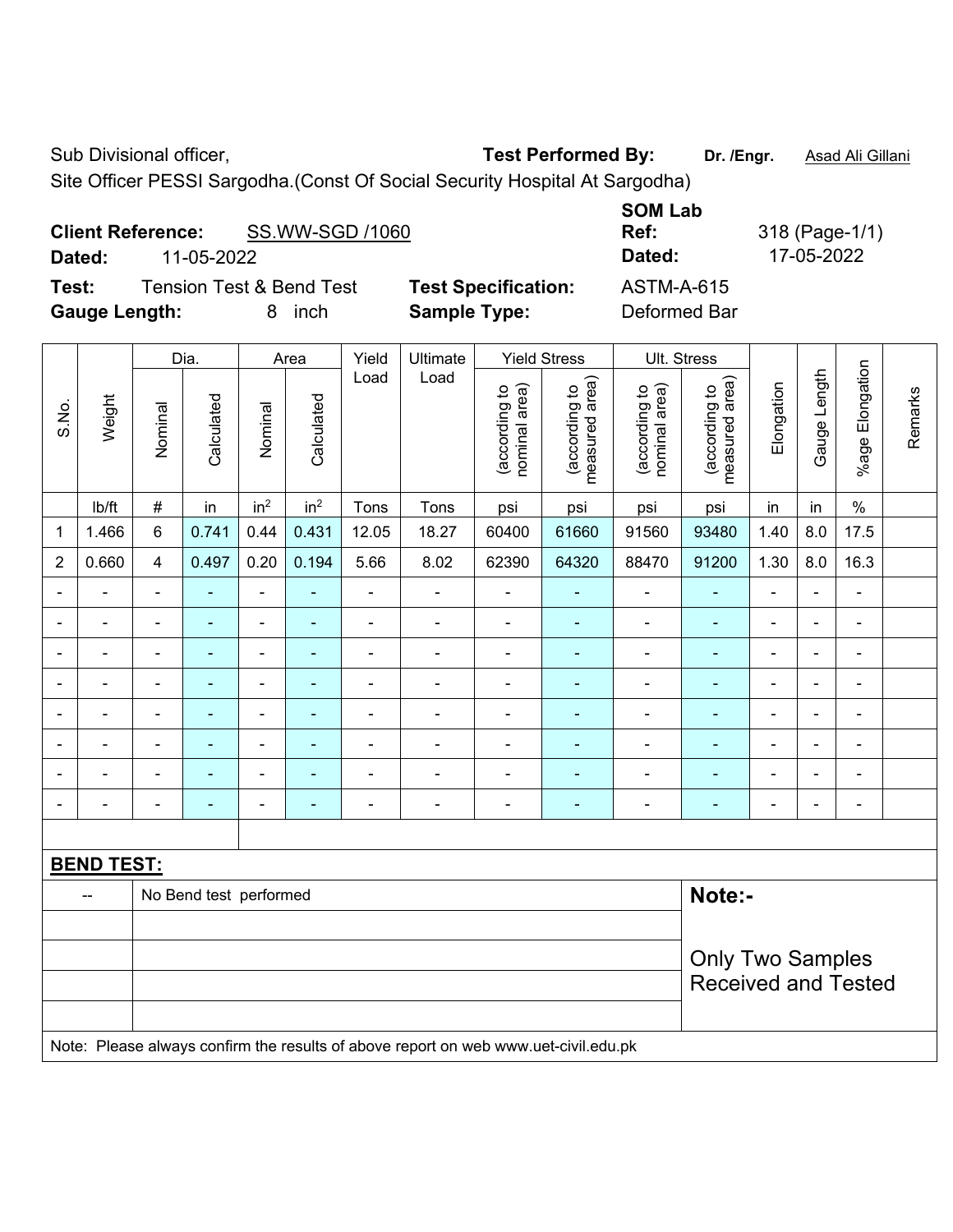PESSI Head Office Lhr.(Const Of Monument At SSTH Multan Rd Lahore)

| <b>Client Reference:</b><br>SS.DC()/465<br>Dated:<br>08-05-2022 |                            | <b>SOM Lab</b><br>Ref:<br>Dated: | 319 (Page-1/1)<br>17-05-2022 |
|-----------------------------------------------------------------|----------------------------|----------------------------------|------------------------------|
| <b>Tension Test &amp; Bend Test</b><br>Test:                    | <b>Test Specification:</b> | <b>ASTM-A-615</b>                |                              |
| <b>Gauge Length:</b><br>inch<br>8.                              | <b>Sample Type:</b>        | Deformed Bar                     |                              |

|                |                                                                                     |                         | Dia.                   |                              | Area            | Yield          | Ultimate       |                                | <b>Yield Stress</b>             |                                | Ult. Stress                     |                          |                |                 |         |
|----------------|-------------------------------------------------------------------------------------|-------------------------|------------------------|------------------------------|-----------------|----------------|----------------|--------------------------------|---------------------------------|--------------------------------|---------------------------------|--------------------------|----------------|-----------------|---------|
| S.No.          | Weight                                                                              | Nominal                 | Calculated             | Nominal                      | Calculated      | Load           | Load           | nominal area)<br>(according to | measured area)<br>(according to | nominal area)<br>(according to | (according to<br>measured area) | Elongation               | Gauge Length   | %age Elongation | Remarks |
|                | lb/ft                                                                               | $\#$                    | in                     | in <sup>2</sup>              | in <sup>2</sup> | Tons           | Tons           | psi                            | psi                             | psi                            | psi                             | in                       | in             | $\%$            |         |
| 1              | 1.455                                                                               | $6\phantom{1}$          | 0.738                  | 0.44                         | 0.428           | 12.08          | 18.42          | 60550                          | 62250                           | 92330                          | 94920                           | 1.30                     | 8.0            | 16.3            |         |
| $\overline{2}$ | 0.657                                                                               | $\overline{\mathbf{4}}$ | 0.496                  | 0.20                         | 0.193           | 5.78           | 8.05           | 63740                          | 66050                           | 88800                          | 92030                           | 1.20                     | 8.0            | 15.0            |         |
|                |                                                                                     |                         |                        | ä,                           |                 | L.             | $\blacksquare$ | ä,                             |                                 | ä,                             | ä,                              | $\blacksquare$           | $\blacksquare$ | ä,              |         |
| $\blacksquare$ | ÷                                                                                   | $\blacksquare$          | $\blacksquare$         | $\qquad \qquad \blacksquare$ | ÷               | $\blacksquare$ | $\frac{1}{2}$  | $\blacksquare$                 | $\overline{\phantom{a}}$        | $\blacksquare$                 | $\blacksquare$                  | $\blacksquare$           | $\blacksquare$ | ÷               |         |
| $\blacksquare$ | $\blacksquare$                                                                      | $\blacksquare$          | $\blacksquare$         | $\blacksquare$               | $\blacksquare$  | $\blacksquare$ | $\frac{1}{2}$  | $\blacksquare$                 | $\blacksquare$                  | $\blacksquare$                 | $\blacksquare$                  | $\blacksquare$           | $\overline{a}$ | ÷,              |         |
| $\blacksquare$ | ÷                                                                                   | $\overline{a}$          | $\blacksquare$         | $\blacksquare$               | ÷               | $\blacksquare$ | -              | $\overline{\phantom{a}}$       | $\blacksquare$                  | $\blacksquare$                 | $\blacksquare$                  | $\overline{\phantom{a}}$ | $\blacksquare$ | $\blacksquare$  |         |
| $\blacksquare$ | $\overline{a}$                                                                      | $\blacksquare$          | $\blacksquare$         | $\blacksquare$               | $\blacksquare$  | ä,             | $\blacksquare$ | $\blacksquare$                 | $\blacksquare$                  | $\blacksquare$                 | $\blacksquare$                  | $\blacksquare$           | $\blacksquare$ | ä,              |         |
|                | ÷                                                                                   |                         | ÷                      | $\blacksquare$               | ٠               | $\blacksquare$ | $\blacksquare$ | $\blacksquare$                 |                                 | $\blacksquare$                 | $\blacksquare$                  |                          | $\blacksquare$ | $\blacksquare$  |         |
|                |                                                                                     |                         | $\blacksquare$         | $\blacksquare$               |                 |                | $\blacksquare$ |                                |                                 | $\overline{a}$                 | $\blacksquare$                  |                          | ٠              |                 |         |
|                |                                                                                     |                         | ÷                      |                              | ÷               | Ē,             | ÷              | $\blacksquare$                 |                                 | -                              | ÷,                              |                          | ÷,             | ÷,              |         |
|                |                                                                                     |                         |                        |                              |                 |                |                |                                |                                 |                                |                                 |                          |                |                 |         |
|                | <b>BEND TEST:</b>                                                                   |                         |                        |                              |                 |                |                |                                |                                 |                                |                                 |                          |                |                 |         |
|                |                                                                                     |                         | No Bend test performed |                              |                 |                |                |                                |                                 |                                | Note:-                          |                          |                |                 |         |
|                |                                                                                     |                         |                        |                              |                 |                |                |                                |                                 |                                |                                 |                          |                |                 |         |
|                |                                                                                     |                         |                        |                              |                 |                |                |                                |                                 |                                | <b>Only Two Samples</b>         |                          |                |                 |         |
|                |                                                                                     |                         |                        |                              |                 |                |                |                                |                                 |                                | <b>Received and Tested</b>      |                          |                |                 |         |
|                |                                                                                     |                         |                        |                              |                 |                |                |                                |                                 |                                |                                 |                          |                |                 |         |
|                | Note: Please always confirm the results of above report on web www.uet-civil.edu.pk |                         |                        |                              |                 |                |                |                                |                                 |                                |                                 |                          |                |                 |         |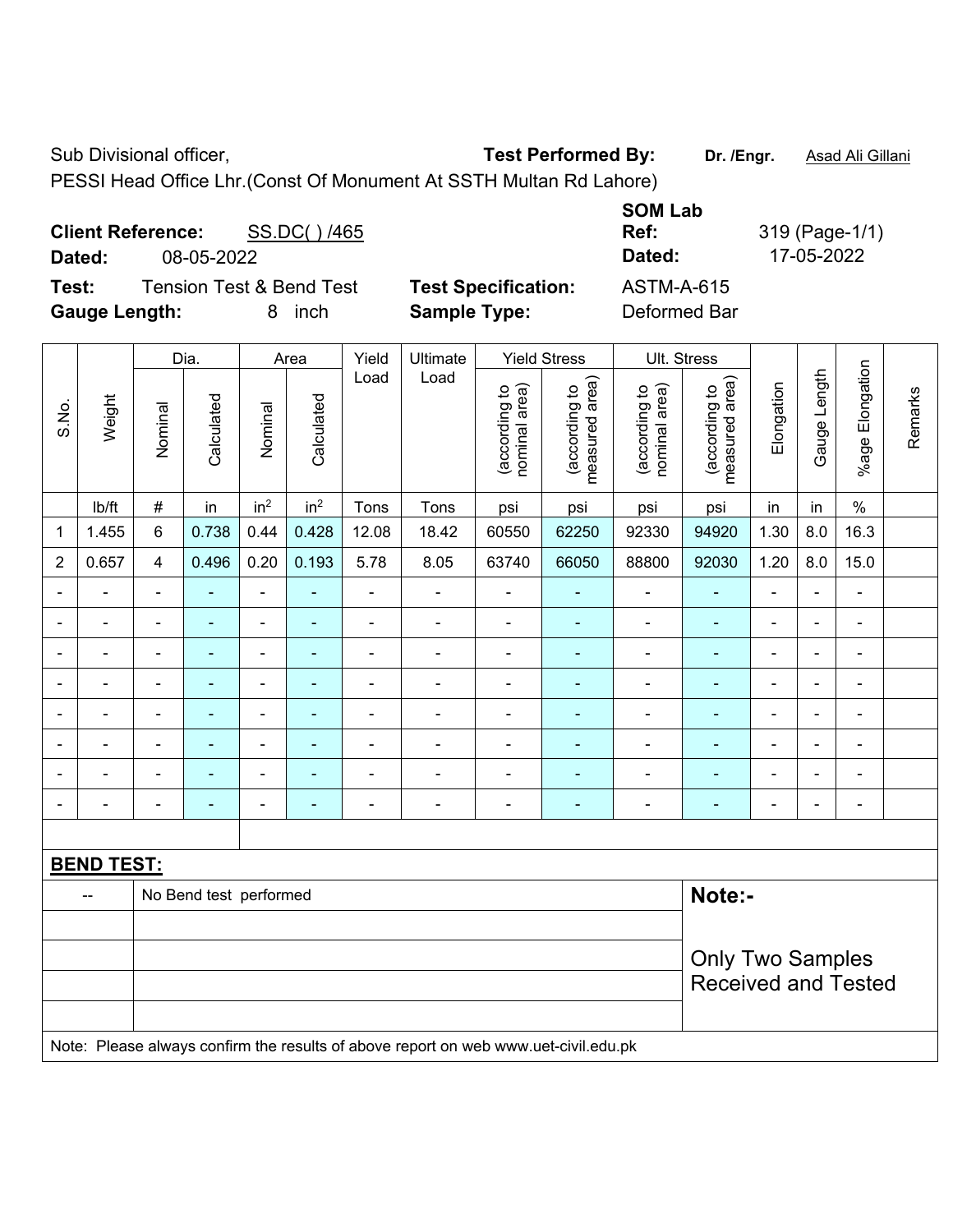Executive Engineer **Test Performed By:** Dr. /Engr. **Wasim Abbas** Project Civil Div, Pak PWD Sahiwal.(Const Of Additional Office Block For Regional Tax Office Swl)

**Ref:** 320 (Page-1/1)

| <b>Client Reference:</b><br>15-04-2022<br>Dated:                     | EE/PCD/SWL/172 |                                                   | <b>SOM Lab</b><br>Ref:<br>Dated:  | 320 (Page-1/<br>17-05-2022 |
|----------------------------------------------------------------------|----------------|---------------------------------------------------|-----------------------------------|----------------------------|
| Test:<br><b>Tension Test &amp; Bend Test</b><br><b>Gauge Length:</b> | inch<br>8      | <b>Test Specification:</b><br><b>Sample Type:</b> | <b>ASTM-A-615</b><br>Deformed Bar |                            |

|                |                   |                                                                                              | Dia.       |                 | Area            | Yield | Ultimate                                                                            |                                | <b>Yield Stress</b>             | Ult. Stress                    |                                 |                |              |                       |         |
|----------------|-------------------|----------------------------------------------------------------------------------------------|------------|-----------------|-----------------|-------|-------------------------------------------------------------------------------------|--------------------------------|---------------------------------|--------------------------------|---------------------------------|----------------|--------------|-----------------------|---------|
| S.No.          | Weight            | Nominal                                                                                      | Calculated | Nominal         | Calculated      | Load  | Load                                                                                | nominal area)<br>(according to | (according to<br>measured area) | (according to<br>nominal area) | measured area)<br>(according to | Elongation     | Gauge Length | Elongation<br>$%$ age | Remarks |
|                | lb/ft             | $\#$                                                                                         | in         | in <sup>2</sup> | in <sup>2</sup> | Tons  | Tons                                                                                | psi                            | psi                             | psi                            | psi                             | in             | in           | $\%$                  |         |
| 1              | 2.583             | 8                                                                                            | 0.983      | 0.79            | 0.759           | 21.97 | 34.61                                                                               | 61330                          | 63830                           | 96620                          | 100560                          | 1.60           | 8.0          | 20.0                  |         |
| $\overline{2}$ | 2.598             | 8                                                                                            | 0.986      | 0.79            | 0.763           | 21.63 | 34.45                                                                               | 60390                          | 62530                           | 96190                          | 99590                           | 1.40           | 8.0          | 17.5                  |         |
| 3              | 1.494             | 6                                                                                            | 0.748      | 0.44            | 0.439           | 13.27 | 20.64                                                                               | 66530                          | 66680                           | 103470                         | 103700                          | 1.20           | 8.0          | 15.0                  |         |
| 4              | 1.491             | 6                                                                                            | 0.747      | 0.44            | 0.438           | 13.30 | 20.44                                                                               | 66680                          | 66990                           | 102450                         | 102910                          | 1.30           | 8.0          | 16.3                  |         |
| 5              | 0.648             | 4                                                                                            | 0.492      | 0.20            | 0.190           | 5.47  | 8.48                                                                                | 60370                          | 63540                           | 93530                          | 98450                           | 1.30           | 8.0          | 16.3                  |         |
| 6              | 0.651             | 4                                                                                            | 0.493      | 0.20            | 0.191           | 5.47  | 8.56                                                                                | 60370                          | 63210                           | 94420                          | 98870                           | 1.20           | 8.0          | 15.0                  |         |
|                |                   | L,                                                                                           | ÷          | ÷,              |                 | L,    | ä,                                                                                  |                                |                                 | $\blacksquare$                 | ÷,                              | $\blacksquare$ |              | ä,                    |         |
|                |                   |                                                                                              | ÷          | $\blacksquare$  |                 | L,    | ÷.                                                                                  |                                |                                 | ä,                             | ÷                               |                |              | ÷                     |         |
|                |                   |                                                                                              |            |                 |                 |       |                                                                                     |                                |                                 |                                | ۰                               |                |              |                       |         |
|                |                   |                                                                                              |            | ۰               |                 |       | $\blacksquare$                                                                      |                                |                                 | ÷                              |                                 |                |              |                       |         |
|                |                   |                                                                                              |            |                 |                 |       |                                                                                     |                                |                                 |                                |                                 |                |              |                       |         |
|                | <b>BEND TEST:</b> |                                                                                              |            |                 |                 |       |                                                                                     |                                |                                 |                                |                                 |                |              |                       |         |
|                | # 8               |                                                                                              |            |                 |                 |       | Sample bend through 180 degrees Satisfactorily without any crack                    |                                |                                 |                                | Note:-                          |                |              |                       |         |
|                | #6                | Sample bend through 180 degrees Satisfactorily without any crack                             |            |                 |                 |       |                                                                                     |                                |                                 |                                |                                 |                |              |                       |         |
|                | #4                | Sample bend through 180 degrees Satisfactorily without any crack<br><b>Only Nine Samples</b> |            |                 |                 |       |                                                                                     |                                |                                 |                                |                                 |                |              |                       |         |
|                |                   |                                                                                              |            |                 |                 |       |                                                                                     |                                |                                 |                                | <b>Received and Tested</b>      |                |              |                       |         |
|                |                   |                                                                                              |            |                 |                 |       |                                                                                     |                                |                                 |                                |                                 |                |              |                       |         |
|                |                   |                                                                                              |            |                 |                 |       | Note: Please always confirm the results of above report on web www.uet-civil.edu.pk |                                |                                 |                                |                                 |                |              |                       |         |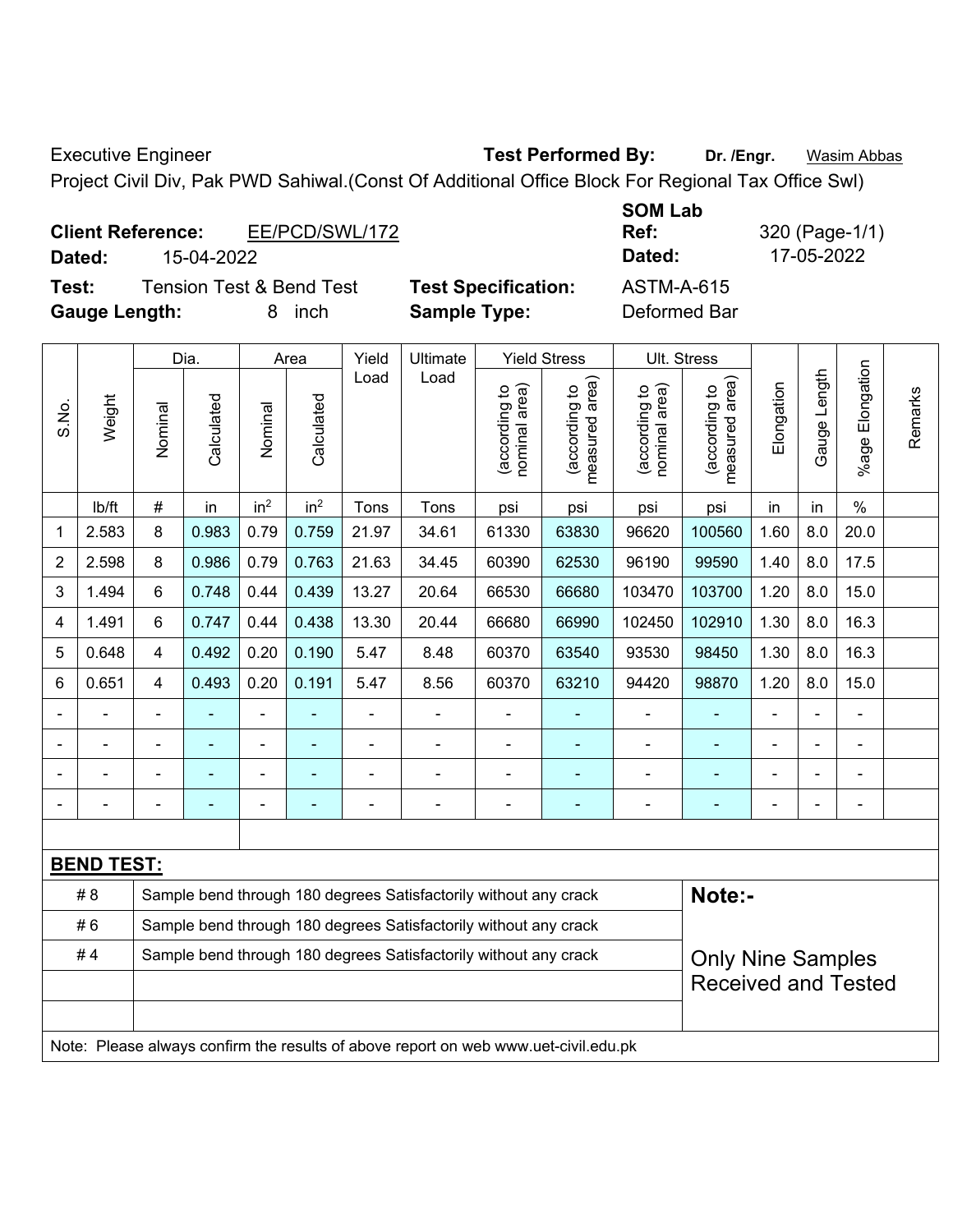RE AYQ Developers Pvt. Ltd.(Union Copmlex)

## **Client Reference:** Nil

**Dated:** 17-05-2022 **Dated:** 17-05-2022

**Test:** Tension Test & Bend Test **Test Specification:** ASTM-A-615 **Gauge Length:** 8 inch **Sample Type:** Deformed Bar (AF Steel)

Dia. | Area | Yield | Ultimate | Yield Stress | Ult. Stress %age Elongation %age Elongation Gauge Length Load Load Gauge Length (according to<br>measured area) measured area) (according to<br>measured area) measured area) (according to<br>nominal area) (according to<br>nominal area) **Elongation** nominal area) nominal area) Elongation (according to (according to (according to (according to Remarks Remarks **Calculated Calculated** Weight Calculated Calculated S.No. Nominal Nominal Vominal Vominal <code>ib/ft | # |</code> in <code>|</code> in $^2$  | in $^2$  | Tons | Tons | psi | psi | psi | psi | in | in | % 1 | 2.674 | 8 | 1.000 | 0.79 | 0.786 | 24.49 | 32.49 | 68360 | 68710 | 90700 | 91160 | 1.50 | 8.0 | 18.8 2 | 2.537 | 8 | 0.975 | 0.79 | 0.746 | 18.01 | 28.49 | 50290 | 53250 | 79540 | 84230 | 1.60 | 8.0 | 20.0 3 | 2.554 | 8 | 0.978 | 0.79 | 0.751 | 21.61 | 30.17 | 60330 | 63470 | 84240 | 88610 | 1.50 | 8.0 | 18.8 - - - - - - - - - - - - - - - - - - - - - - - - - - - - - - - - - - - - - - - - - - - - - - - - - - - - - - - - - - - - - - - - - - - - - - - - - - - - - - - - - - - - - - - - - - - - - - - - - - - - - - - - - **BEND TEST:**  #8 Sample bend through 180 degrees Satisfactorily without any crack **Note:**-Only Four Samples Received and Tested Note: Please always confirm the results of above report on web www.uet-civil.edu.pk

Asif Pervaiz Butt **Test Performed By:** Dr. /Engr. Wasim Abbas

## **SOM Lab**



**Ref:** 322 (Page-1/1)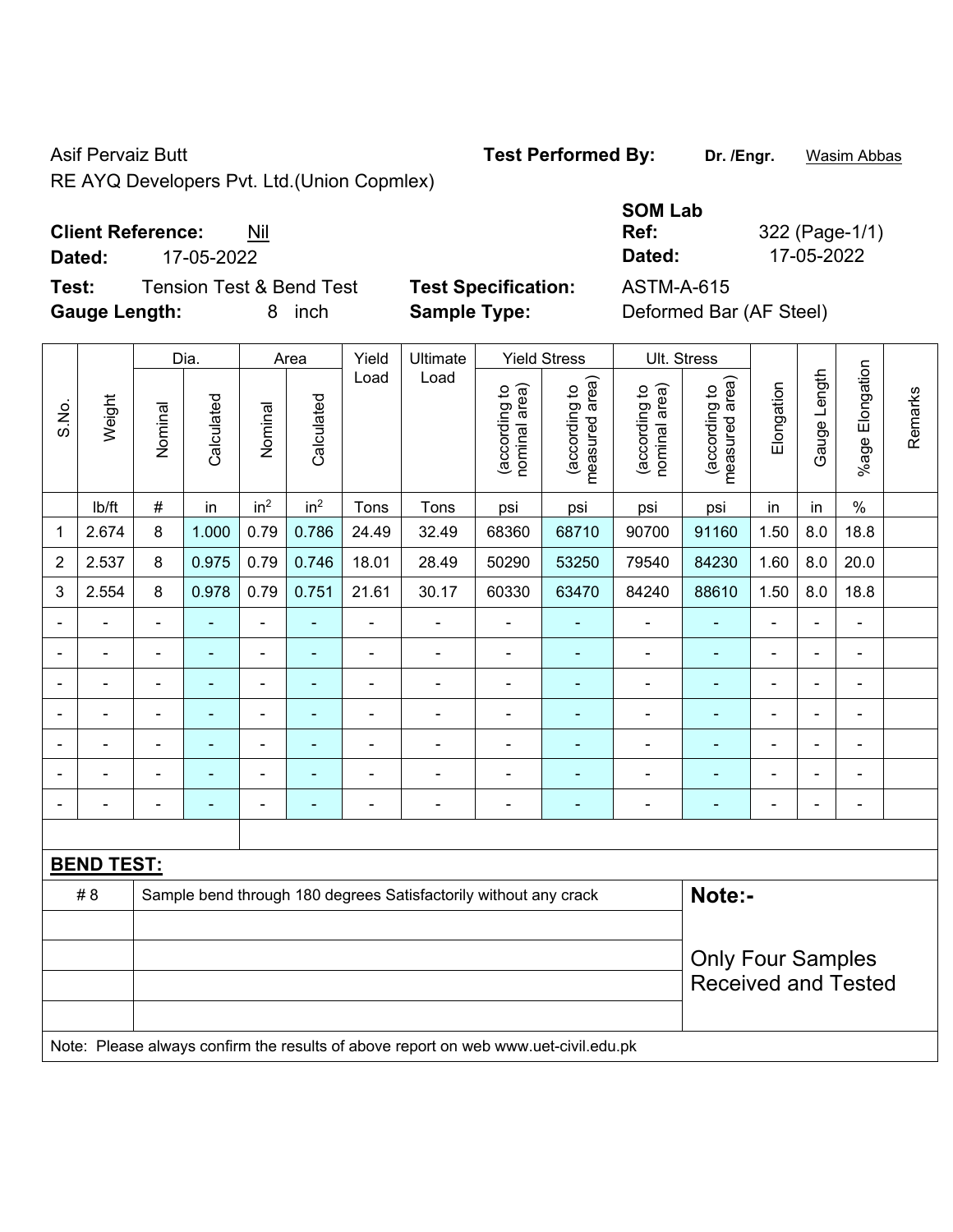Muneeb Ahmad Tarar **Test Performed By:** Dr. /Engr. **Bilal Khokhar** Bur. *I*ndeb Ahmad Tarar **Bilal Khokhar** Project Engr.Centure Ventures, Lahore (Century 1)

## Client Reference: CV1/SRT/04

**Dated:** 16-05-2022 **Dated:** 17-05-2022

**Test:** Tension Test & Bend Test **Test Specification:** ASTM-A-615 **Gauge Length:** 8 inch **Sample Type:** Deformed Bar (Ittefaq Steel)

|                |                                                                                     |                                                                                              | Dia.           |                 | Area            | Yield | Ultimate                                                         |                                | <b>Yield Stress</b>                         | Ult. Stress                   |                                             |                |                          |                       |         |
|----------------|-------------------------------------------------------------------------------------|----------------------------------------------------------------------------------------------|----------------|-----------------|-----------------|-------|------------------------------------------------------------------|--------------------------------|---------------------------------------------|-------------------------------|---------------------------------------------|----------------|--------------------------|-----------------------|---------|
| S.No.          | Weight                                                                              | Nominal                                                                                      | Calculated     | Nominal         | Calculated      | Load  | Load                                                             | nominal area)<br>(according to | (according to<br>neasured area)<br>measured | nominal area)<br>according to | (according to<br>neasured area)<br>measured | Elongation     | Gauge Length             | Elongation<br>$%$ age | Remarks |
|                | Ib/ft                                                                               | #                                                                                            | in             | in <sup>2</sup> | in <sup>2</sup> | Tons  | Tons                                                             | psi                            | psi                                         | psi                           | psi                                         | in             | in                       | $\frac{0}{0}$         |         |
| $\mathbf{1}$   | 2.643                                                                               | 8                                                                                            | 0.995          | 0.79            | 0.777           | 28.95 | 36.26                                                            | 80820                          | 82170                                       | 101230                        | 102920                                      | 1.20           | 8.0                      | 15.0                  |         |
| $\overline{2}$ | 2.634                                                                               | 8                                                                                            | 0.993          | 0.79            | 0.774           | 28.13 | 35.98                                                            | 78550                          | 80170                                       | 100460                        | 102530                                      | 1.10           | 8.0                      | 13.8                  |         |
| 3              | 1.471                                                                               | 6                                                                                            | 0.742          | 0.44            | 0.432           | 13.99 | 17.96                                                            | 70100                          | 71400                                       | 90030                         | 91700                                       | 1.10           | 8.0                      | 13.8                  |         |
| 4              | 1.472                                                                               | 6                                                                                            | 0.743          | 0.44            | 0.433           | 13.97 | 18.30                                                            | 70000                          | 71130                                       | 91720                         | 93200                                       | 1.20           | 8.0                      | 15.0                  |         |
| 5              | 0.659                                                                               | 4                                                                                            | 0.497          | 0.20            | 0.194           | 5.61  | 8.31                                                             | 61830                          | 63740                                       | 91610                         | 94450                                       | 1.40           | 8.0                      | 17.5                  |         |
| 6              | 0.664                                                                               | 4                                                                                            | 0.498          | 0.20            | 0.195           | 5.63  | 8.33                                                             | 62050                          | 63640                                       | 91840                         | 94190                                       | 1.20           | 8.0                      | 15.0                  |         |
|                |                                                                                     | $\blacksquare$                                                                               |                | ä,              | ÷,              | L,    | ä,                                                               |                                | ٠                                           | ÷,                            | ÷                                           | $\blacksquare$ |                          | $\blacksquare$        |         |
|                |                                                                                     |                                                                                              |                | ۰               |                 |       |                                                                  |                                |                                             |                               |                                             |                |                          |                       |         |
|                |                                                                                     |                                                                                              |                |                 |                 |       |                                                                  |                                |                                             |                               |                                             |                |                          |                       |         |
|                |                                                                                     | $\blacksquare$                                                                               | $\blacksquare$ | ÷               | ۰               |       | $\blacksquare$                                                   | $\blacksquare$                 | ÷                                           |                               | ٠                                           | $\blacksquare$ | $\overline{\phantom{0}}$ | ÷                     |         |
|                |                                                                                     |                                                                                              |                |                 |                 |       |                                                                  |                                |                                             |                               |                                             |                |                          |                       |         |
|                | <b>BEND TEST:</b>                                                                   |                                                                                              |                |                 |                 |       |                                                                  |                                |                                             |                               |                                             |                |                          |                       |         |
|                | # 8                                                                                 |                                                                                              |                |                 |                 |       | Sample bend through 180 degrees Satisfactorily without any crack |                                |                                             |                               | Note:-                                      |                |                          |                       |         |
|                | #6                                                                                  |                                                                                              |                |                 |                 |       | Sample bend through 180 degrees Satisfactorily without any crack |                                |                                             |                               |                                             |                |                          |                       |         |
|                | #4                                                                                  | Sample bend through 180 degrees Satisfactorily without any crack<br><b>Only Nine Samples</b> |                |                 |                 |       |                                                                  |                                |                                             |                               |                                             |                |                          |                       |         |
|                |                                                                                     |                                                                                              |                |                 |                 |       |                                                                  |                                |                                             |                               | <b>Received and Tested</b>                  |                |                          |                       |         |
|                |                                                                                     |                                                                                              |                |                 |                 |       |                                                                  |                                |                                             |                               |                                             |                |                          |                       |         |
|                | Note: Please always confirm the results of above report on web www.uet-civil.edu.pk |                                                                                              |                |                 |                 |       |                                                                  |                                |                                             |                               |                                             |                |                          |                       |         |

**SOM Lab Ref:** 323 (Page-1/1)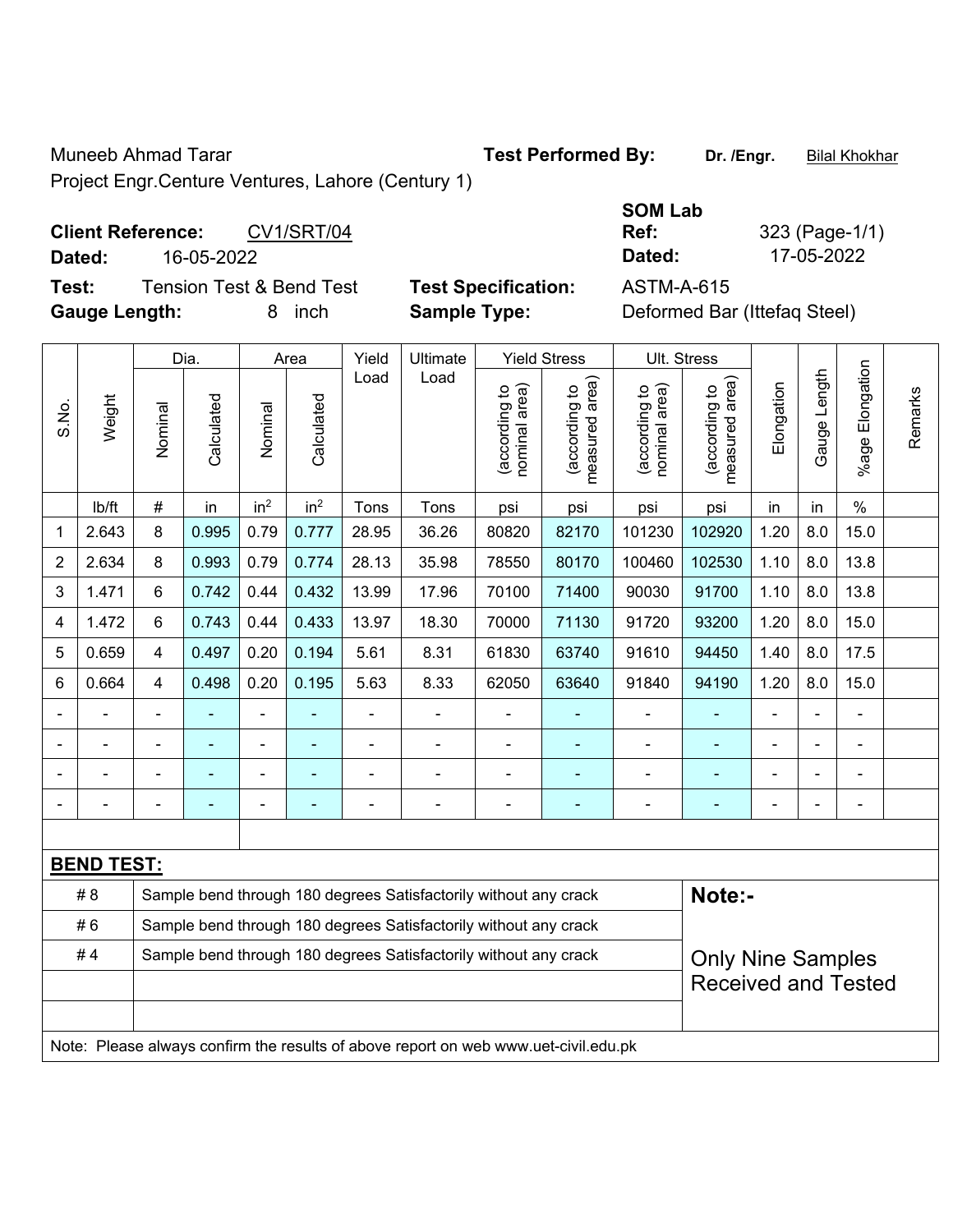Works Wing PESSI Lahore.(Const Of Directorate Of Social Security At Sargodha)

|                      | <b>Client Reference:</b> | SS.WW()/1059                        |                            | <b>SUM LAD</b><br>Ref: |
|----------------------|--------------------------|-------------------------------------|----------------------------|------------------------|
| Dated:               | 19-04-2022               |                                     |                            | Dated:                 |
| Test:                |                          | <b>Tension Test &amp; Bend Test</b> | <b>Test Specification:</b> | <b>ASTM-A-615</b>      |
| <b>Gauge Length:</b> |                          | inch<br>8                           | <b>Sample Type:</b>        | Deformed Bar           |

|                                                                                     |                          | Dia.                    |                | Area                     |                            | Yield          | Ultimate                 | <b>Yield Stress</b>            |                                 | Ult. Stress                    |                                 |                |                |                              |         |
|-------------------------------------------------------------------------------------|--------------------------|-------------------------|----------------|--------------------------|----------------------------|----------------|--------------------------|--------------------------------|---------------------------------|--------------------------------|---------------------------------|----------------|----------------|------------------------------|---------|
| S.No.                                                                               | Weight                   | Nominal                 | Calculated     | Nominal                  | Calculated                 | Load           | Load                     | nominal area)<br>(according to | measured area)<br>(according to | nominal area)<br>(according to | measured area)<br>(according to | Elongation     | Gauge Length   | %age Elongation              | Remarks |
|                                                                                     | Ib/ft                    | $\#$                    | in             | in <sup>2</sup>          | in <sup>2</sup>            | Tons           | Tons                     | psi                            | psi                             | psi                            | psi                             | in             | in             | $\%$                         |         |
| 1                                                                                   | 1.507                    | 6                       | 0.751          | 0.44                     | 0.443                      | 16.92          | 20.31                    | 84820                          | 84240                           | 101780                         | 101090                          | 1.20           | 8.0            | 15.0                         |         |
| $\overline{2}$                                                                      | 0.656                    | $\overline{\mathbf{4}}$ | 0.496          | 0.20                     | 0.193                      | 6.27           | 7.77                     | 69130                          | 71640                           | 85660                          | 88760                           | 1.10           | 8.0            | 13.8                         |         |
|                                                                                     |                          | $\blacksquare$          | ä,             | $\blacksquare$           | $\blacksquare$             | ÷,             | $\blacksquare$           | $\blacksquare$                 |                                 | $\blacksquare$                 | ÷                               | $\blacksquare$ | $\blacksquare$ | ÷,                           |         |
|                                                                                     |                          |                         | ä,             | $\blacksquare$           | $\overline{\phantom{a}}$   | ÷              | $\blacksquare$           | $\blacksquare$                 | $\blacksquare$                  | $\blacksquare$                 | $\blacksquare$                  | $\blacksquare$ | $\blacksquare$ | $\blacksquare$               |         |
|                                                                                     |                          |                         | ٠              | ÷                        |                            |                | $\blacksquare$           |                                |                                 |                                | ä,                              | $\blacksquare$ | ÷              | $\blacksquare$               |         |
|                                                                                     |                          |                         | $\blacksquare$ | $\overline{\phantom{a}}$ |                            | $\blacksquare$ | $\overline{\phantom{a}}$ | $\blacksquare$                 |                                 | Ē,                             | ÷                               | $\blacksquare$ | ÷              | $\blacksquare$               |         |
| $\blacksquare$                                                                      | $\blacksquare$           | $\blacksquare$          | $\blacksquare$ | ÷                        | $\overline{\phantom{a}}$   | L,             | $\blacksquare$           | $\blacksquare$                 | $\blacksquare$                  | $\blacksquare$                 | ٠                               | $\blacksquare$ | $\blacksquare$ | ÷,                           |         |
|                                                                                     |                          | $\blacksquare$          | ä,             | $\blacksquare$           | ٠                          | $\overline{a}$ | ÷,                       | $\blacksquare$                 |                                 | L,                             | $\blacksquare$                  | $\blacksquare$ | $\blacksquare$ | $\qquad \qquad \blacksquare$ |         |
|                                                                                     | $\blacksquare$           | $\blacksquare$          | $\blacksquare$ | $\blacksquare$           | $\overline{\phantom{a}}$   | L,             | $\frac{1}{2}$            | $\blacksquare$                 | $\blacksquare$                  | $\blacksquare$                 | ÷                               | $\blacksquare$ | $\blacksquare$ | $\blacksquare$               |         |
|                                                                                     |                          | $\blacksquare$          | $\blacksquare$ | $\overline{a}$           | $\overline{\phantom{a}}$   | L,             | ä,                       |                                | $\blacksquare$                  | L,                             | ÷                               | $\blacksquare$ | ÷              | $\qquad \qquad \blacksquare$ |         |
|                                                                                     |                          |                         |                |                          |                            |                |                          |                                |                                 |                                |                                 |                |                |                              |         |
|                                                                                     | <b>BEND TEST:</b>        |                         |                |                          |                            |                |                          |                                |                                 |                                |                                 |                |                |                              |         |
|                                                                                     | $\overline{\phantom{a}}$ | No Bend test performed  |                |                          |                            |                |                          |                                |                                 | Note:-                         |                                 |                |                |                              |         |
|                                                                                     |                          |                         |                |                          |                            |                |                          |                                |                                 |                                |                                 |                |                |                              |         |
|                                                                                     | <b>Only Two Samples</b>  |                         |                |                          |                            |                |                          |                                |                                 |                                |                                 |                |                |                              |         |
|                                                                                     |                          |                         |                |                          | <b>Received and Tested</b> |                |                          |                                |                                 |                                |                                 |                |                |                              |         |
|                                                                                     |                          |                         |                |                          |                            |                |                          |                                |                                 |                                |                                 |                |                |                              |         |
| Note: Please always confirm the results of above report on web www.uet-civil.edu.pk |                          |                         |                |                          |                            |                |                          |                                |                                 |                                |                                 |                |                |                              |         |

**SOM Lab** 

**Ref:** 324 (Page-1/1) **Dated:** 19-04-2022 **Dated:** 17-05-2022